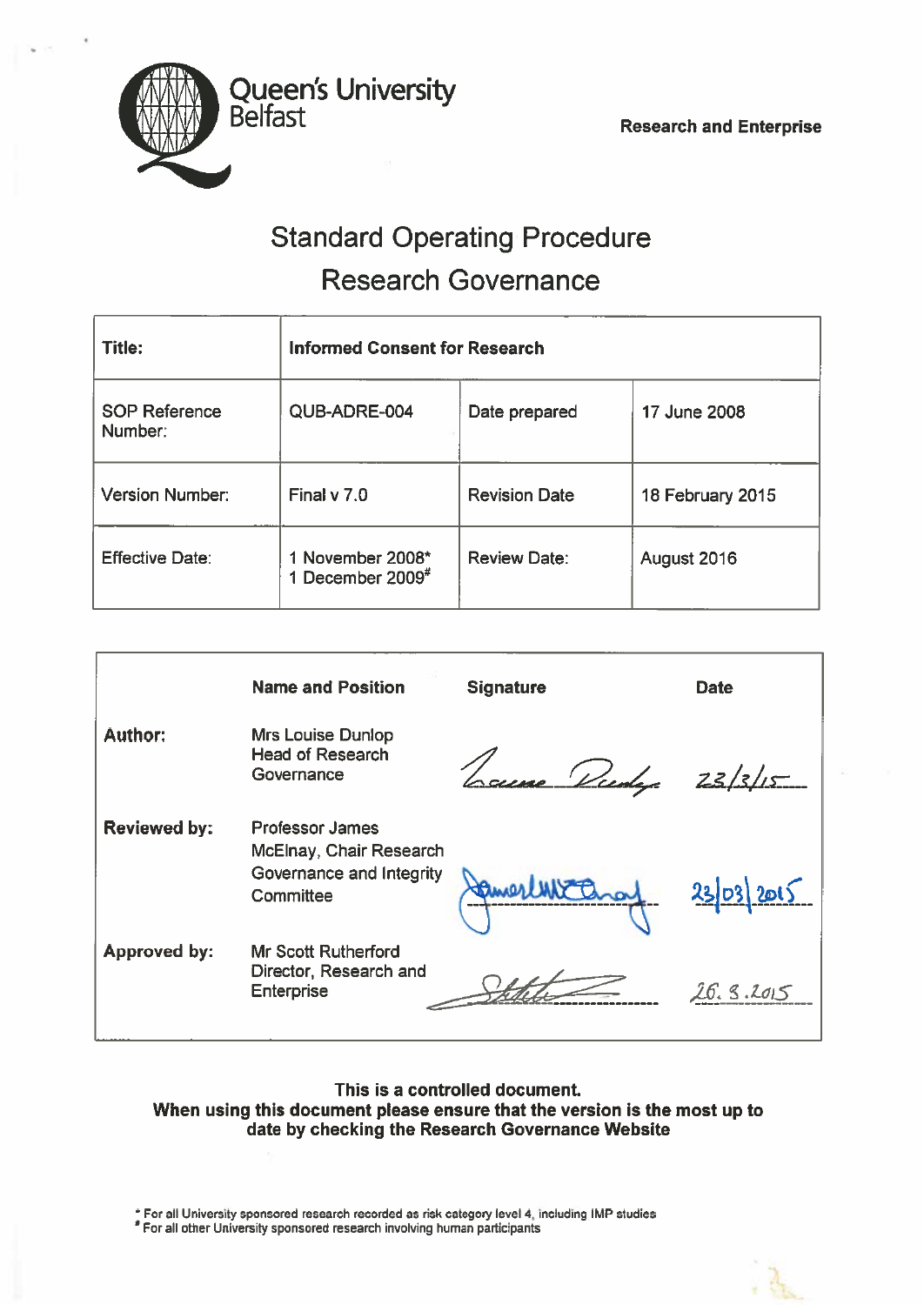# Revision Log

| <b>Previous Version</b><br>number | Date of<br>Review/Modification | Reason for<br>Review/Modification                          | <b>New Version Number</b> |
|-----------------------------------|--------------------------------|------------------------------------------------------------|---------------------------|
| Final $v$ 1.0                     | 10/11/09                       | <b>Annual Review</b>                                       | Draft v 2.0               |
| Draft v 2.0                       | 03/05/10                       | <b>Update following</b><br><b>MHRA GCP</b><br>Inspection   | Final v 2.0               |
| Final $v$ 2.0                     | 10/11/10                       | <b>Update following</b><br>consideration by<br><b>RGSG</b> | Final v 3.0               |
| Final $v$ 3.0                     | 17/8/12                        | <b>Periodic Review</b>                                     | Final $v$ 4.0             |
| Final v 4.0                       | 29/10/12                       | Amended to include<br>human tissue<br>research             | Final $v$ 5.0             |
| Final v 5.0                       | 06/10/2014                     | <b>Periodic Review</b>                                     | Final v 6.0               |
| Final v6.0                        | 18/02/2015                     | Update on consent<br>from minors                           | Final v 7.0               |

 $\mathbb{K}_{\mathcal{F}}$  )

×

ÿ.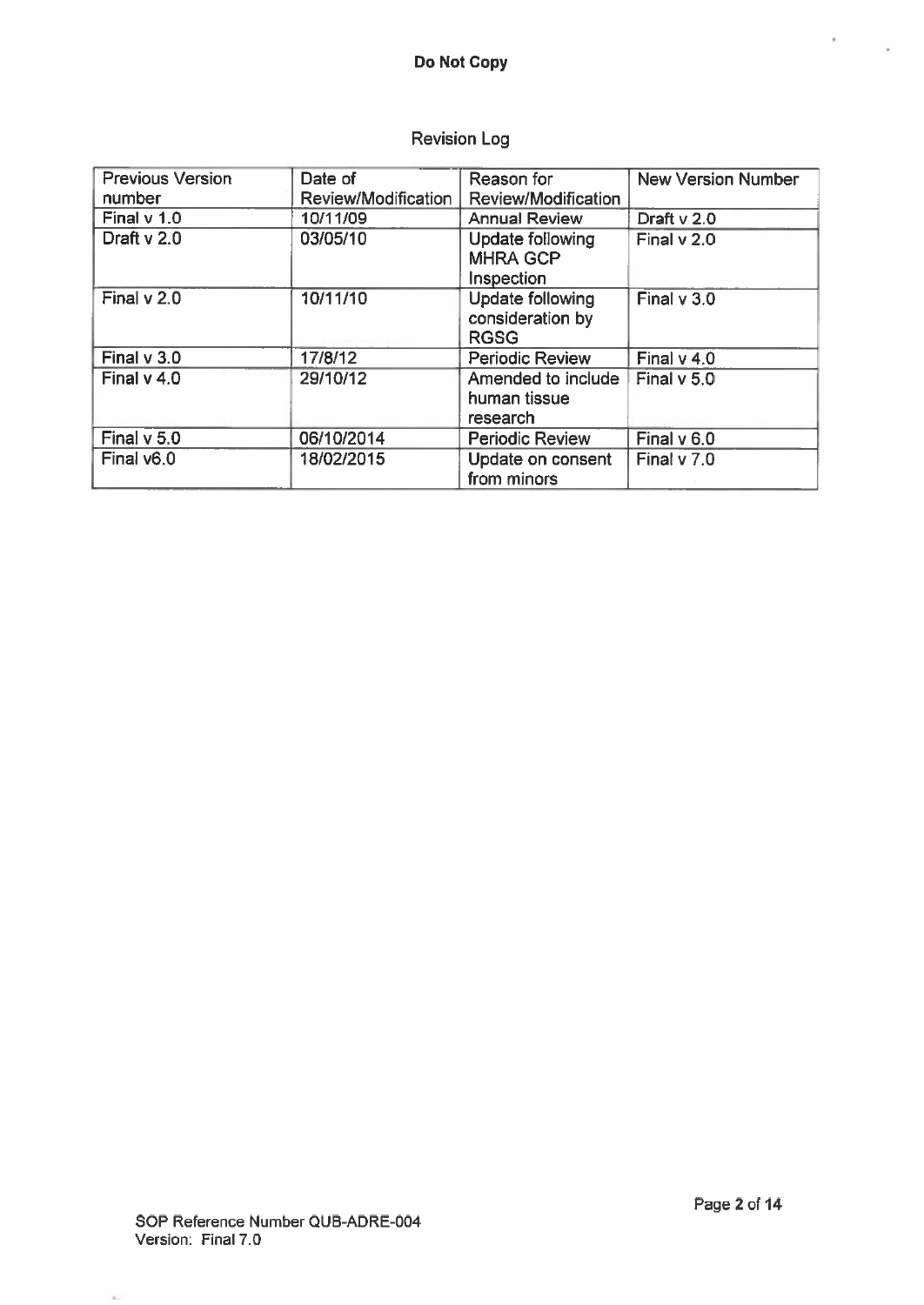#### $\mathbf{1}$ . Purpose

This Standard Operating Procedure (SOP) describes the process for obtaining informed consent from <sup>a</sup> research participant. It outlines the informed consent procedures for adults, who are able to give informed consent and the procedures to be followed for vulnerable participants, such as children and adults, who are unable to consent for themselves.

#### 2. Introduction

Paragraph 3(1) of Part 1 of Schedule 1 to the Medicines for Human Use (Clinical Trials) Regulations, 2004, implementing Article 2(j) of the EU Directive 20011201EC, <sup>g</sup>ives the following definition of informed consent:

<sup>A</sup> person <sup>g</sup>ives informed consent to take par<sup>t</sup> in research, in particular <sup>a</sup> clinical trial, only if his/her decision:

- Is given freely after that person is informed of the nature, significance, implications and risk of the trial; and
- •**Either:** 
	- $i$  Is evidenced in writing, dated and signed, or otherwise marked, by that person so as to indicate his/her consent, or
	- $ii$  If the person is unable to sign or to mark a document so as to indicate his consent, is given orally in the presence of at least one witness and recorded in writing.

Informed consent is the fundamental principle of the Human Tissue Act 2004 (HT Act). The Act requires consent to be obtained for the storage and use of human tissue — defined as 'relevant material' – from the living for:

- $t_{\rm r}$  research in connection with disorders or the functioning of the human body, or,
- ii. obtaining scientific or medical information which may be relevant to any person including <sup>a</sup> future person.

Informed consent is also required for the removal, storage and use relevant material from the deceased. Relevant material is defined as material that has come from the human body and consists of or includes human cells.

Informed consent is at the heart of ethical research, and <sup>a</sup> core ethical principal is that every researcher must respec<sup>t</sup> each individual research participant. Therefore diversity and level of understanding must be respected when obtaining informed consent.

All participants entering into <sup>a</sup> research project/clinical study must have given their informed consent before they can become involved in the research study. In addition, researchers must remember that informed consent is an ongoing requirement, so they must ensure that participants:

- • continue to understand the information relating to the study and any changes in that information;
- •continue to consent to participate throughout the duration of the study.

#### 3. Scope

This SOP applies to all members of University staff; both academic and suppor<sup>t</sup> staff as defined by Statute 1, including honorary staff, and students who are conducting research within or on behalf of the University, including research regulated by the Human Tissue Act 2004 (HT Act).

Note: The Northern Ireland Biobank will have their own procedures and requirements and should not follow this SOP.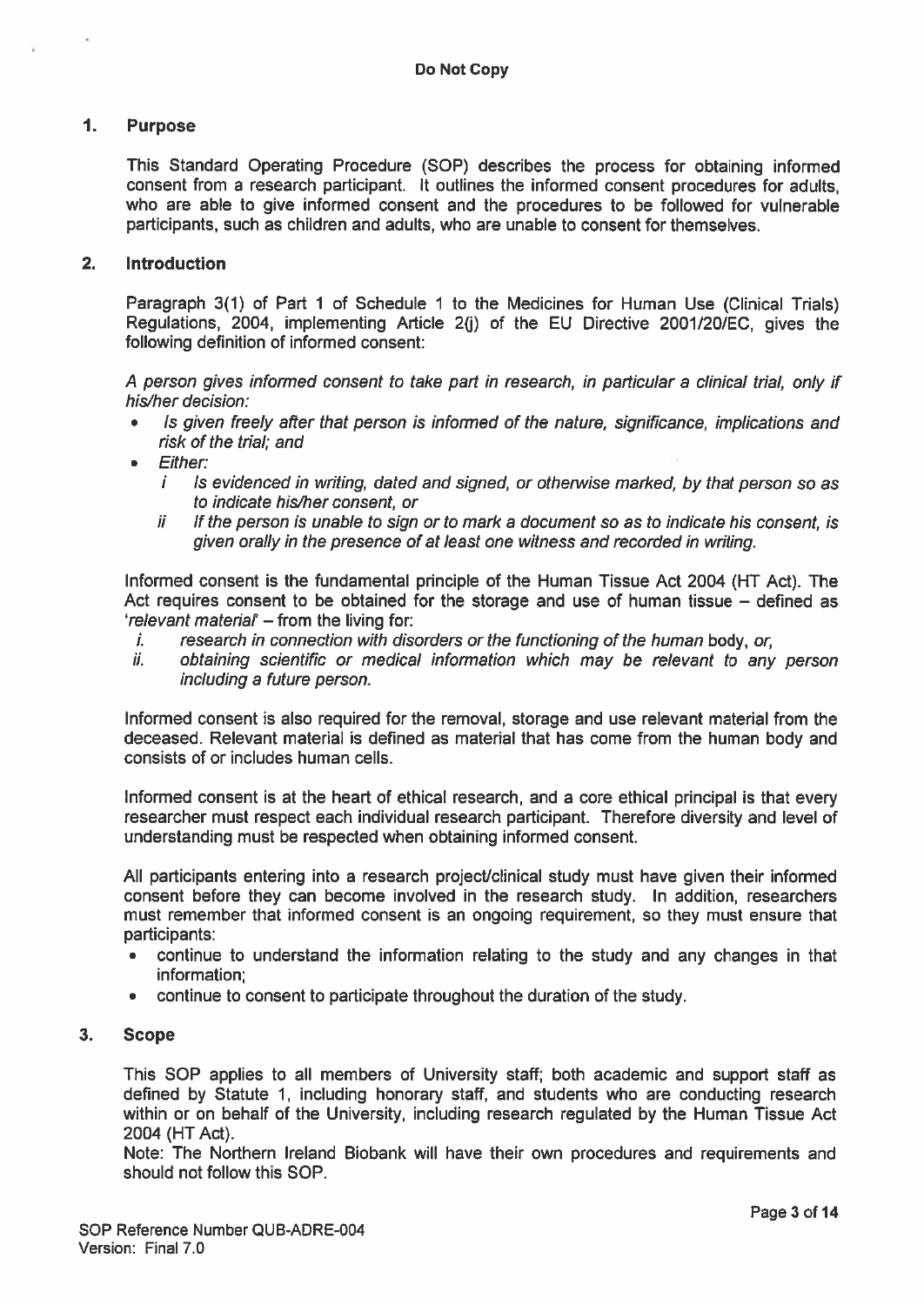#### 4. Responsibilities

#### 4.1 Chief Investigator

Overall responsibility for all elements of research activity, including gaining informed consent, rests with the Chief Investigator (Cl) although each individual member of the research team is responsible for their own specific actions. As CI you may delegate the task of obtaining informed consent to another appropriately qualified member of the research team, but this delegation must be clearly documented, and the person gaining informed consent must sign the consent form when required. To sign <sup>a</sup> consent form when you have not personally been involved is fraudulent.

The Cl must ensure that the study is logged onto the Human Subjects Database and that the correct level of risk is designated to the proposed research. The risk levels are detailed in the below table.

| <b>Risk</b>        | <b>Descriptor</b>                                                                                                                                                                                                                                                                                                                                                                                               |
|--------------------|-----------------------------------------------------------------------------------------------------------------------------------------------------------------------------------------------------------------------------------------------------------------------------------------------------------------------------------------------------------------------------------------------------------------|
| Level 1            | Those projects which although involving human subjects<br>are in no way associated with a medicinal purpose or do<br>not involve issues such as alcohol and illicit drug use or<br>higher risk sexual behaviour. Level 1 projects essentially<br>involve research into, for example, behaviour, attitudes,<br>rights and education issues. These projects do not include<br>an intervention $1$ .               |
| Level <sub>2</sub> | Those projects that have more relevance to healthcare and<br>include, for example, survey work on access to health care<br>or issues, such as alcohol and illicit drug use or higher risk<br>sexual behaviour. These projects do not include an<br>intervention $1$ .                                                                                                                                           |
| Level <sub>3</sub> | These projects essentially involve research involving<br>collecting data (including risk factor data) in human<br>subjects and correlating this with, for example, health<br>status, and advances in diagnostics. The projects do not<br>involve altering treatment regimens or the standard of<br>routine care that these individuals receive. These projects<br>do not include an intervention <sup>1</sup> . |
| Level 4            | These studies generally either involve an intervention<br>which has the aim of changing health status or behaviour<br>or involve procedures that are generally more invasive in<br>nature, but do not have the attributes/characteristics of<br>Level 4b studies.                                                                                                                                               |
| Level 4b           | These studies involve Clinical trials of Investigational<br>Medicinal Products or clinical trials into medical devices or<br>involve procedures which aim to induce illness or other<br>conditions (eg inflammation) in study subjects for the<br>purpose of testing the efficacy of new treatment<br>approaches.<br>القصيلة وبالمريقين بمنطق بمقاله استقصائهم وبالقصيصائين بمر                                 |

An intervention is classed as <sup>a</sup> change directly related to the study that may alter the research subject's health, physically or mentally and includes any potential to alter behaviour as <sup>a</sup> result of participation.

The Human Subject Database will be audited subject to an annual audit and any discrepancies will be reported back. No indemnity will be in place for any study that has not been logged onto this database.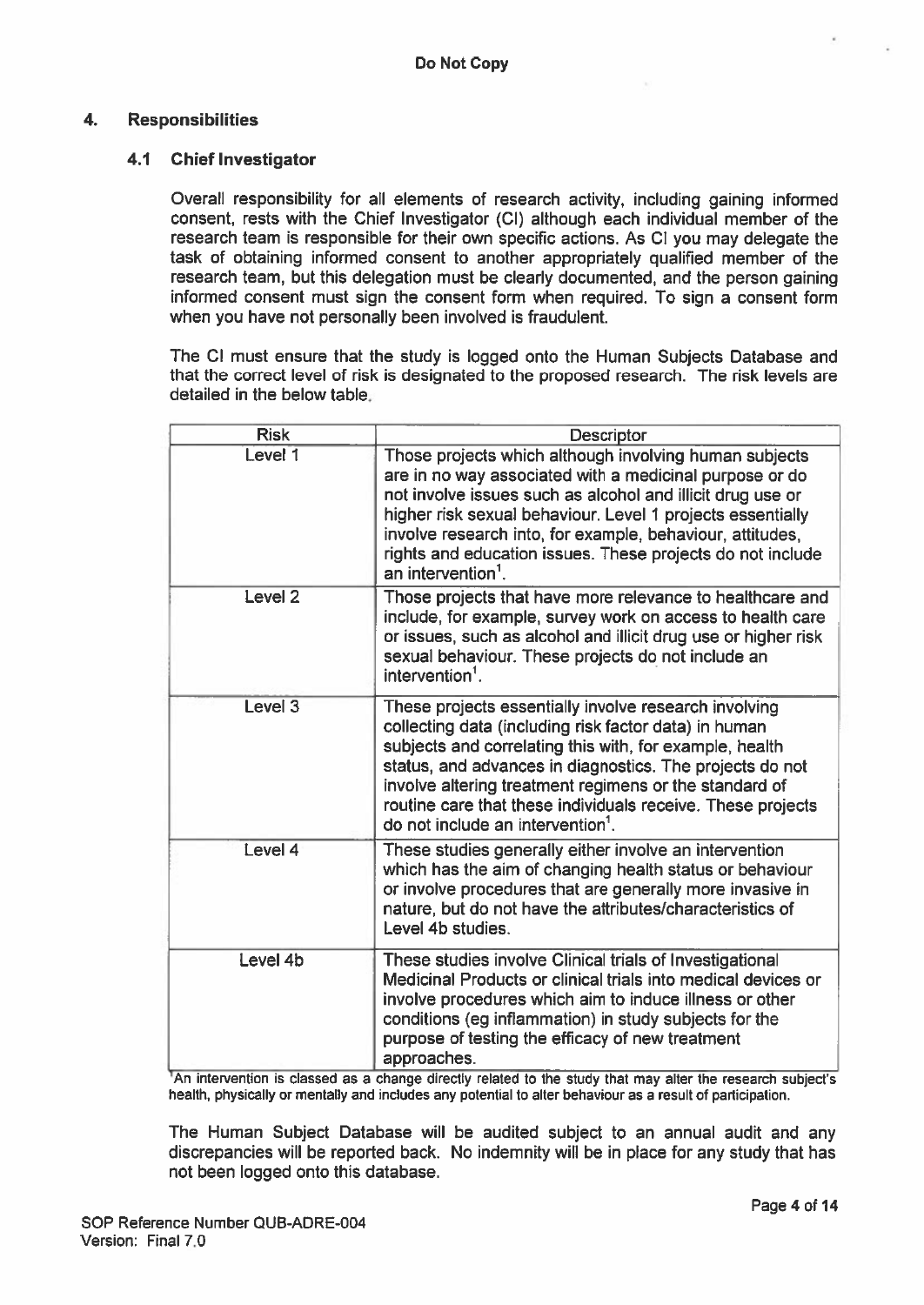#### 4.2 Investigators

The ICH GCP guideline states that "The investigator, or <sup>a</sup> person designated by the Investigator, should fully inform the subject or, ......the subject's legally acceptable representative" (ICH GCP 4.8.5) and "the written informed consent form should be signed and personally dated by the subject or by the subject's legally acceptable representative". (ICH GCP 4.8.8)

The delegation of informed consent to an appropriate, suitably qualified member of the research team should be considered on <sup>a</sup> case-by-case basis. If staff, other than the Cl are to accep<sup>t</sup> responsibility for the informed consent process, it is important that the following criteria are met by the researcher:

- They are prepared to take on the additional responsibility and are confident with seeking informed consent, in line with their professional body/organisational guidelines;
- They have <sup>a</sup> full understanding of the study, the potential risks/benefits and the associated area. This knowledge can be gained through experience and/or appropriate training. All training must be documented;
- That delegated responsibility should be documented on the log that captures each member of the study team and their individual responsibilities in the managemen<sup>t</sup> and conduct of the study. This too is signed and date by the Cl;
- The process has been reviewed and received <sup>a</sup> favourable ethical opinion by the relevant Research Ethics Committee;
- An effective communication channel is maintained between the Cl who is ultimately the person responsible for the research participant's care.

When research studies involve the removal, storage or use of human tissue, the individual obtaining consent must have received suitable training as required by the Human Tissue Authority (HTA).

It is best practice for any other research personnel involved in giving information during the informed consent procedure to sign and date the informed consent form. For CITMPs, those responsible for obtaining written informed consent must have <sup>a</sup> copy of their signed and dated CVs in the Trial Master File and, must have completed the study delegation log, which is also signed and dated by the Cl.

#### 4.3 Research participants

Potential participants should understand that if they agree to take par<sup>t</sup> in research they have <sup>a</sup> duty to the researchers. In giving informed consent they are agreeing to comply with the requirements of the research. However, if at any time they are unable or unwilling to do this, they can withdraw from the research. It is important to emphasise that withdrawal from <sup>a</sup> clinical study will not compromise the quality of care they receive, although their treatment may change. For example, if the study is examining <sup>a</sup> new treatment, they may go back to receiving standard treatment.

#### 5. Procedure

#### 5.1 Contents of Consent Form

The Informed Consent Form and Participants Information Sheet must be approved by an appropriate Research Ethics Committee, as outlined in SOP QUB-ADRE-003 on the ethical approval of research. The following must be on the informed consent form: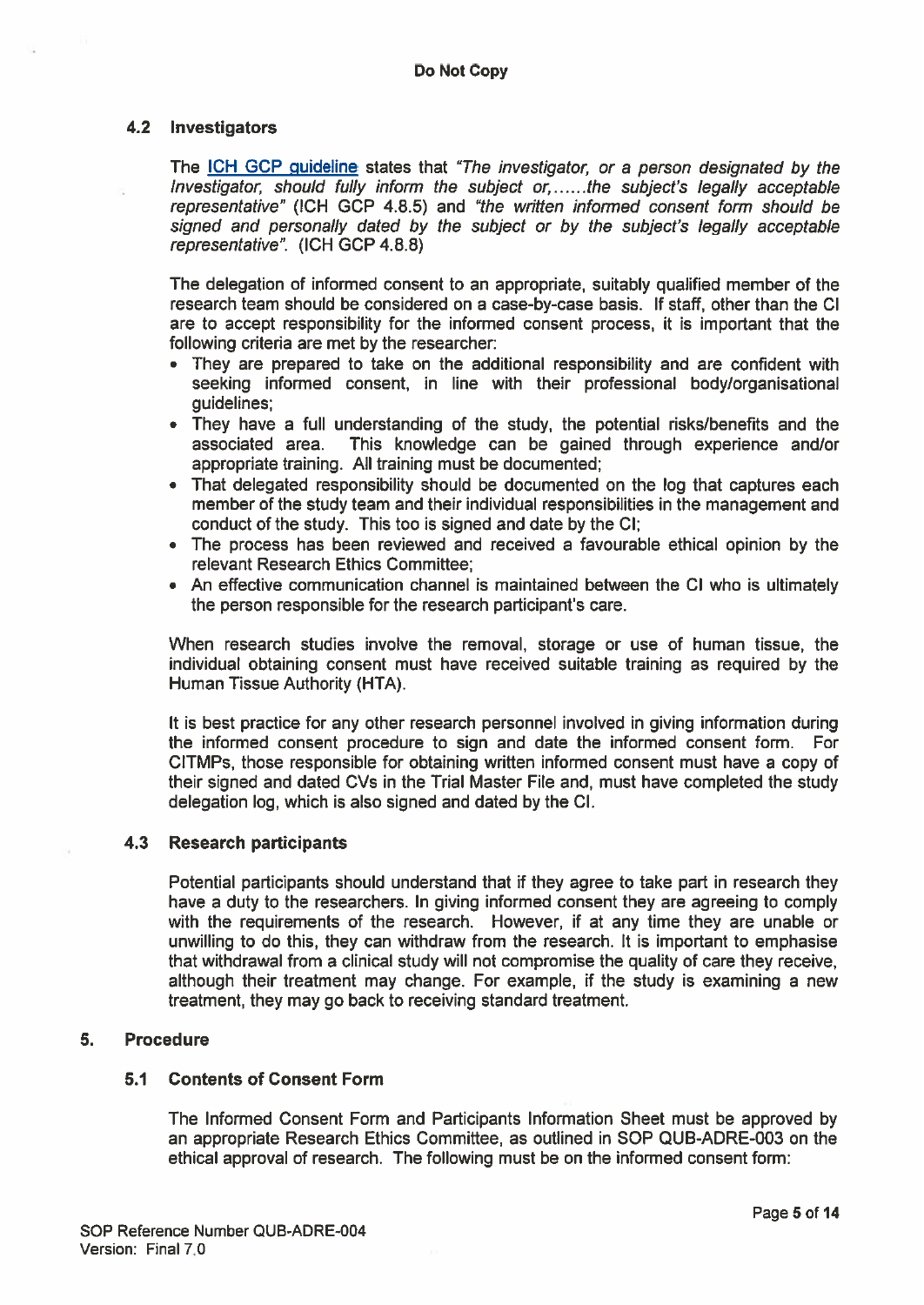- It should be printed on the appropriate headed paper, depending on the Sponsorship arrangements for the specific study;
- The correct title and version number for the study should be clearly visible and relates to the written information sheet given to the participant;
- • It should contain statements relating to the following items:
	- The participant has had the study explained to them and by whom;
	- ii The risks, benefits and alternative treatments have been discussed and all the subject's questions have been answered to their satisfaction;
	- $iii$  Their participation is voluntary and they are free to withdraw at any time, without the loss of any treatment to which they would otherwise have been entitled to;
	- iv Their medical records may be reviewed by responsible individuals from Queen's University Belfast, regulatory authorities or from the NHS Trust and information relevant to the research retained on University premises;
	- <sup>v</sup> Sample collection and future research.

An example consent from is provided in Appendix 1.

#### 5.2 Informed Consent Process: Capable Adults

- Potential research participants should be identified and approached and <sup>g</sup>iven <sup>a</sup> verbal explanation of the study. Appropriate visual aids should be used, such as diagrams, to explain the study. Participants should also be provided with the up to date and approved information sheet(s) regarding the study;
- Consent is best taken in <sup>a</sup> private area, ensuring the protection of the potential participant's dignity and affording them respect. It also enables the potential participant to ask questions. Potential participants must be given the time to ask questions throughout the information process and be given adequate and appropriate answers;
- • When describing the study, the designated member of the research team should explain:
	- i Why the participant has been approached and assure them that their privacy and confidentiality will be maintained throughout the study;
	- ii The purpose of the study and any relevant background information. Where a drug trial is being undertaken the potential participant must be made aware that the trial involves research;
	- iii The approximate number of participants involved in the study;
	- iv What the procedures for the study will be i.e. the number of study visits, any blood tests/investigations, including all invasive procedures;
	- <sup>v</sup> What human tissue will be collected (if any), the amount of tissue required, how it will be used (including genetic analysis, transfer abroad or commercial research), stored and disposed of as appropriate;
	- vi The potential benefits. Where there is no intended clinical benefit the participant should be made aware of this;
	- vii The foreseen risks or inconveniences to the participant:
	- vili The alternative procedure(s) or course(s) of treatment that may be available, and importantly, the potential benefits and risks;
	- ix The availability of compensation, should something go wrong;
	- <sup>x</sup> The anticipated expenses, if any, to the participant and if there are any payments to be made;
	- xi That the person's participation is voluntary and that they may refuse to participate or withdraw, at any time, without any prejudice to them or their future care;
	- xii That the study records / participants medical records will be open to audit/monitoring by the appropriately identified persons within or on behalf of the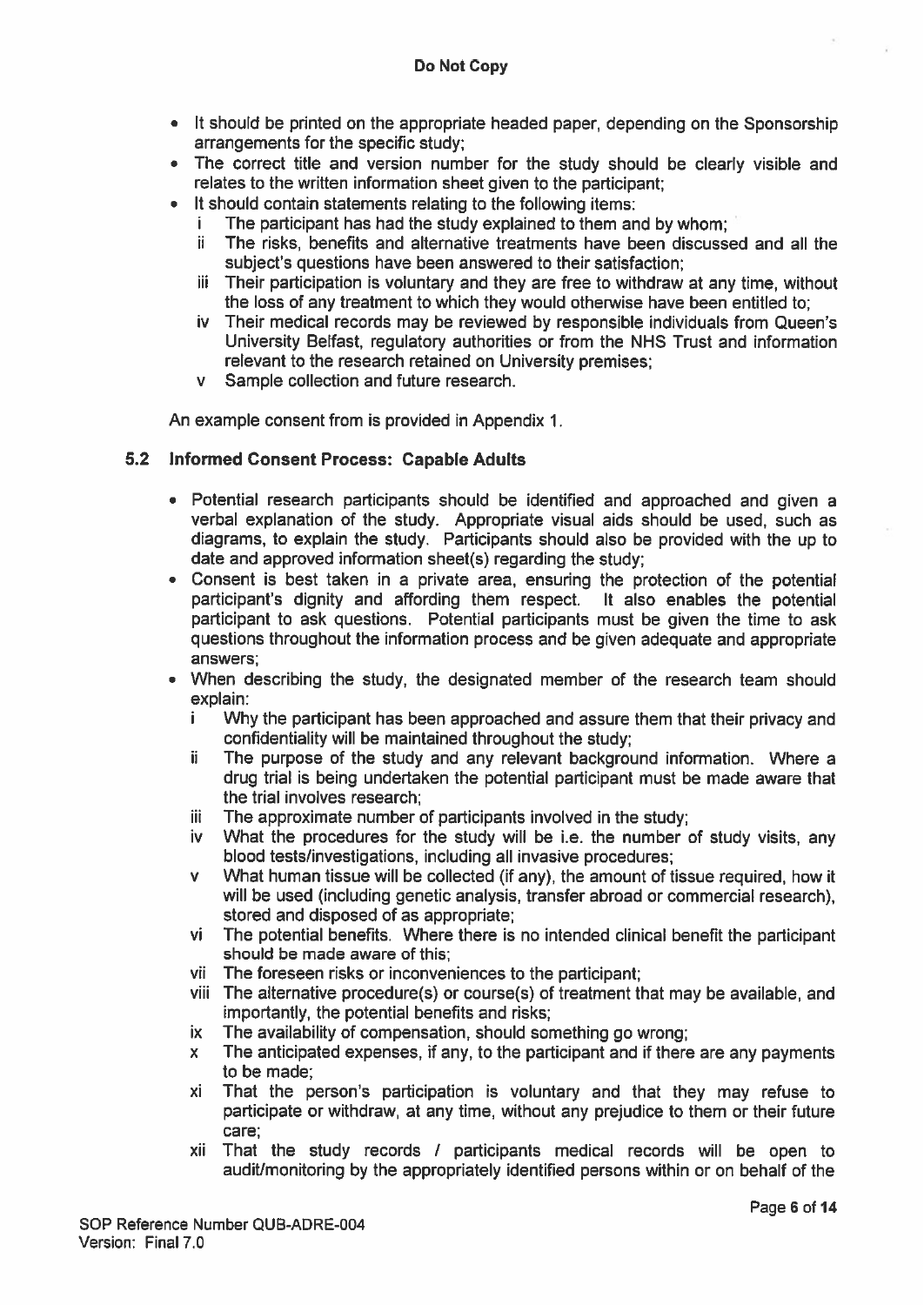Sponsor i.e. the University and/or Trust and the necessary regulatory authority(ies). This is to enable the verification of clinical trial procedures and/or data. The subject should be assured that their confidentiality will be maintained;

- xiii That giving informed consent does not necessarily mean the participant will be enrolled into the study if it is discovered they do not meet the inclusion/exclusion criteria;
- xiv Where <sup>a</sup> study is co-sponsored <sup>a</sup> copy of the signed consent form may be held by both organisations.
- When obtaining and documenting informed consent, the investigator should adhere to Good Clinical Practice (GCP) and ethical principles;
- The language used to explain the study should be as non-technical as is practical and should be understandable to the participant. In addition, an appropriate and accessible format should be used when obtaining consent;
- Before informed consent may be obtained, the investigator, or <sup>a</sup> person designated by the investigator, should provide the participant ample time and opportunity to inquire about details of the trial and decide whether or not to participate;
- No unreasonable incentives or financial inducements must be given excep<sup>t</sup> for compensation in the event of injury or loss;
- Prior to the person's participation in the trial, the written informed consent form should be signed and personally dated by them, or by the their legally acceptable representative, and by the person who conducted the informed consent discussion;
- Once all parties have signed the written informed consent form, the participant should receive <sup>a</sup> signed and dated copy, together with the information sheet and any other written information in relation to the study. For CTIMPs <sup>a</sup> copy of the consent form must be placed in the participant's medical notes and <sup>a</sup> copy kept by the study team, in the Trial Master File. For all other studies, <sup>a</sup> copy of the consent form should be maintained in the study file, as appropriate;
- The research participant should be provided with <sup>a</sup> contact point where he/she may obtain further information about the trial;
- Neither the research participant nor their legally acceptable representative should be coerced or unduly influenced to participate in the study.

#### 5.3 Ongoing Consent Procedures

- The consent form and any other written information to be provided to participants should be revised whenever important new information becomes available, that may be relevant to their consent. This in turn may determine their willingness to continue participating in the study;
- The communication of this information should be documented
- Depending on the information being imparted to <sup>a</sup> study participant, it may be appropriate for them to be re-consented to continue their involvement in the study;
- • Neither the investigator, nor the trial staff, should coerce or unduly influence <sup>a</sup> participant to continue with their participation in <sup>a</sup> study;
- If <sup>a</sup> capable adult gives informed consent to take par<sup>t</sup> in <sup>a</sup> study in accordance with the conditions outlined in Section 5.2 above, and subsequently becomes unable to give informed consent by virtue of physical or mental incapacity, the consent previously given when capable remains legally valid;
- If <sup>a</sup> capable adult refused informed consent, and subsequently becomes unable to give informed consent, the refusal is legally binding. He or she cannot be entered into the trial by seeking consent from <sup>a</sup> legal representative.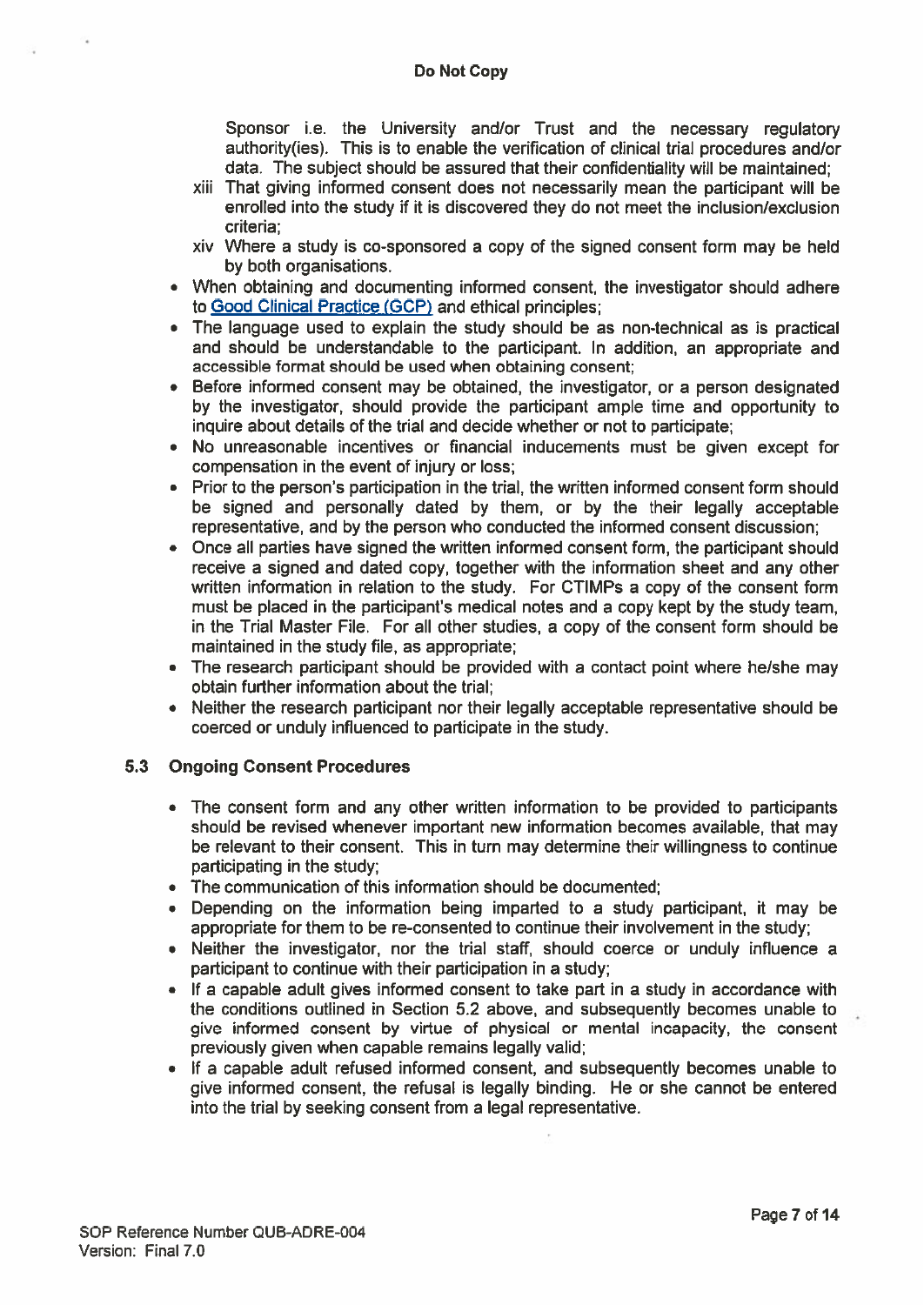#### 5.4 Informed Consent of Minors and Incapacitated Adults

- Persons who are incapable of giving legal consent to clinical trials should be given special protection. Such persons may not be included in research if the same results can be obtained using persons capable of giving consent;
- • Normally these persons should only be included when there are grounds for expecting that the administering of the medicinal product would be of direct benefit to the patient, thereby outweighing the risks. However, there is <sup>a</sup> need for research involving children to improve the treatment available to them;
- The definition of <sup>a</sup> legal representative varies under the Clinical Trials Regulations, 2004, depending on whether the subject is <sup>a</sup> minor or an adult with incapacity. The legal representative must not be "a person connected with the conduct of the trial'.

#### **Minors**

- Under the Clinical Trials Regulations, 2004, <sup>a</sup> minor is <sup>a</sup> person under the age of 16 years.
- Under the HT Act, <sup>a</sup> child is defined as <sup>a</sup> person under the age of 18 years. The Clinical Trials Regulations, 2004 definition of <sup>a</sup> minor takes precedence for clinical trials of an investigational medicinal product.
- For other research (ie non-clinical trial) young people aged between 16 and 18 are usually competent to give consent to treatment. If <sup>a</sup> young person under the age of 16 years, has sufficient understanding what is involved and is deemed competent of making an informed decision then he/she can give consent to take par<sup>t</sup> in the proposed research, (ie 'Gillick competence'1). The involvement of those with parental responsibility in the decision should be encouraged, even if the young person is deemed competent. When <sup>a</sup> child or young person is not deemed competent, parents or those with parental responsibility can consent on their behalf. The child or young person should be informed of the nature of the research in <sup>a</sup> manner appropriate to their age and their assent obtained as well. The process by which competency is determined should be documented.
- For research involving human tissue, the HTA's Code of Practice on Consent, indicates that <sup>a</sup> young person aged between 12 and 16 years, who is able to make their own decisions can consent to the storage and use of their tissue for research purposes if they are deemed competent to do so.
- • Careful consideration must be given before proceeding with the research when there is discordance between the parent/guardian and the child/young person regarding participation.
- Researchers involved in the consent and recruitment of children and young people must have appropriate consent training.
- • The minor should be given information about the study according to his/her level of understanding and from staff with experience of working with the young person.
- • The Participant Information Sheet should be written in age appropriate language that the minor can understand, with different versions for different age groups. There should also be <sup>a</sup> version produced for the legally acceptable representative, as appropriate.

 $<sup>1</sup>$  Gillick competence is the term used in medical law to describe a young person's ability to make a decision</sup> regarding consent, The Gillick case (Gillick <sup>v</sup> West Norfolk and Wisbech Health Authority) determined that where <sup>a</sup> young person has sufficient understanding to enable them to fully comprehend what is proposed, he or she can consent to treatment themselves.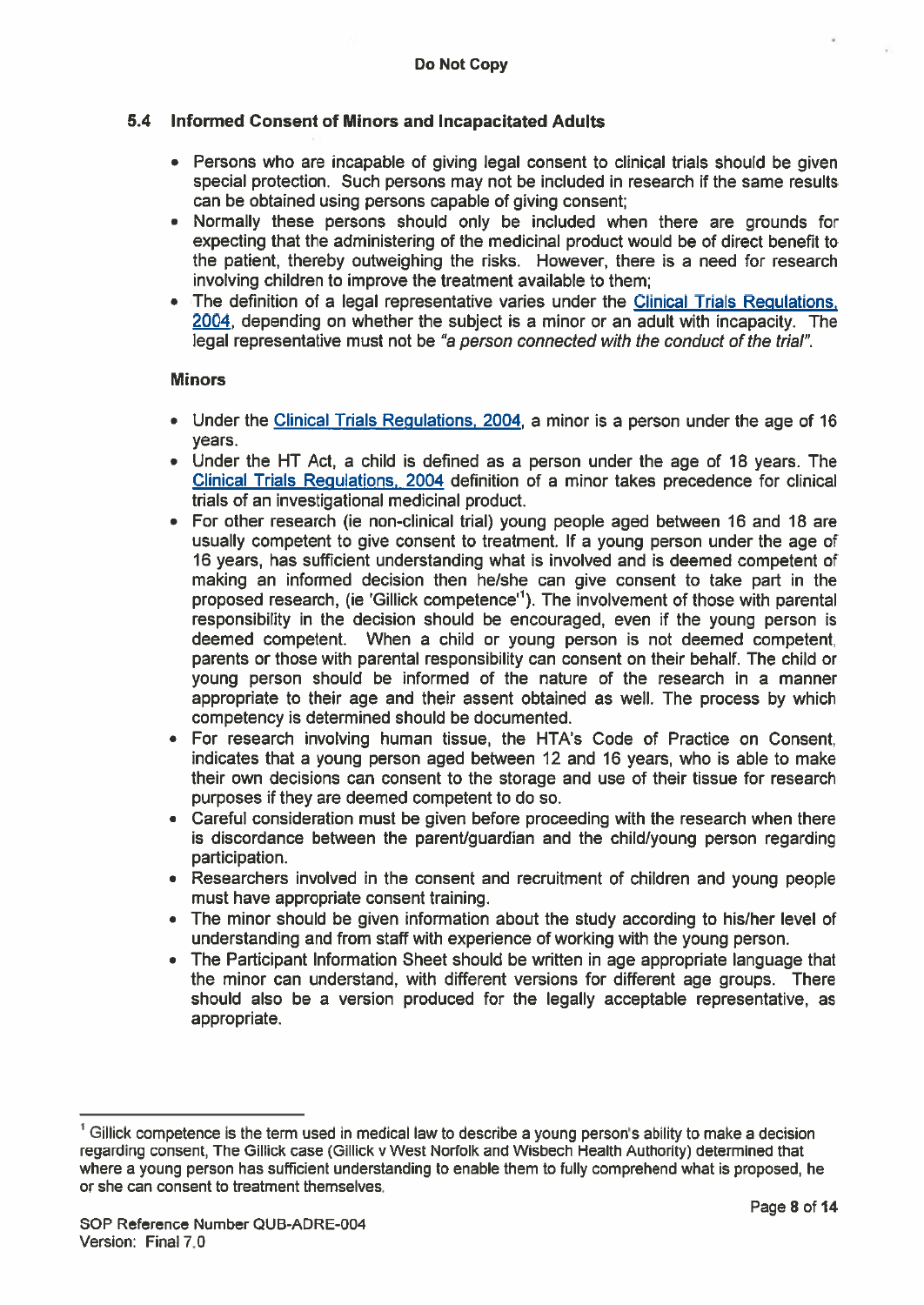#### Minors - Clinical Trials

- • Children represen<sup>t</sup> <sup>a</sup> vulnerable population with developmental, physiological and psychological differences from adults, which make age- and development-related research important for their benefit. Where clinical trials must be undertaken involving children, the best possible protection should be afforded to the participant.
- The consent procedure outlined in Sections 5.2 and 5.3 must be followed ensuring that the minor's legally acceptable representative is informed in the same manner as the participant, and gives their informed consent for the minor to participate. Minors may only be recruited onto <sup>a</sup> study, when it relates directly to an illness from which the young person suffers, or where the study can only be carried out on minors.
- • It is best practice to obtain the assent of the child in addition to the consent of the legally acceptable representative (i.e. parent/guardian). If the child is deemed competent to understand the research being explained, then <sup>a</sup> signature should be obtained from both the minor and the legally acceptable representative.

#### Minors — Emergency Situations

- The Medicines for Human Use (Clinical Trials) and Blood Safety and Quality Amendment Regulations 2008 made additional provision relating to trials involving minors in emergency situations. Where the treatment to be given to <sup>a</sup> minor as par<sup>t</sup> of the trial needs to be administered urgently, time may not allow for the written consent of <sup>a</sup> person with parental responsibility or <sup>a</sup> legal representative to be obtained first. The Amendment Regulations allow for minors to be entered into <sup>a</sup> trial prior to informed consent being obtained provided that:
	- i Having regard to the nature of the trial and the particular circumstances of the case, it is necessary to take action for the purpose of the trial as <sup>a</sup> matter of urgency, but
	- ii It is not reasonably practicable to obtain informed consent prior to entering the subject, and
	- iii The action to be taken is carried out in accordance with <sup>a</sup> procedure approved by the ethics committee.
- Where <sup>a</sup> minor is recruited in an emergency situation without prior informed consent, steps must be taken to seek informed consent from <sup>a</sup> person with parental responsibility or <sup>a</sup> legal representative as soon as practicable after the initial emergency has passed. Where consent is withheld, the subject must be withdrawn from the trial.

#### 5.5 Informed consent of incapacitated adults

- An incapacitated adult has been defined in the Regulations as "an adult unable by virtue of physical or mental incapacity to give informed consent". Therefore recruiting persons with dementia or psychiatric conditions should be even more restrictive. Consent should be sought, in the same process as outlined in Sections 5.2 and 5.3 of the person's legal representative, be they personal or professional;
- A personal legal representative is <sup>a</sup> person, not connected with the conduct of the trial that is suitable to act as the legal representative by virtue of their relationship with the adult, and is available and willing to do so;
- A professional legal representative is <sup>a</sup> person not connected with the conduct of the trial who is:
	- i the doctor primarily responsible for the adult's medical treatment, or
	- $i$  a person nominated by the relevant health care provider.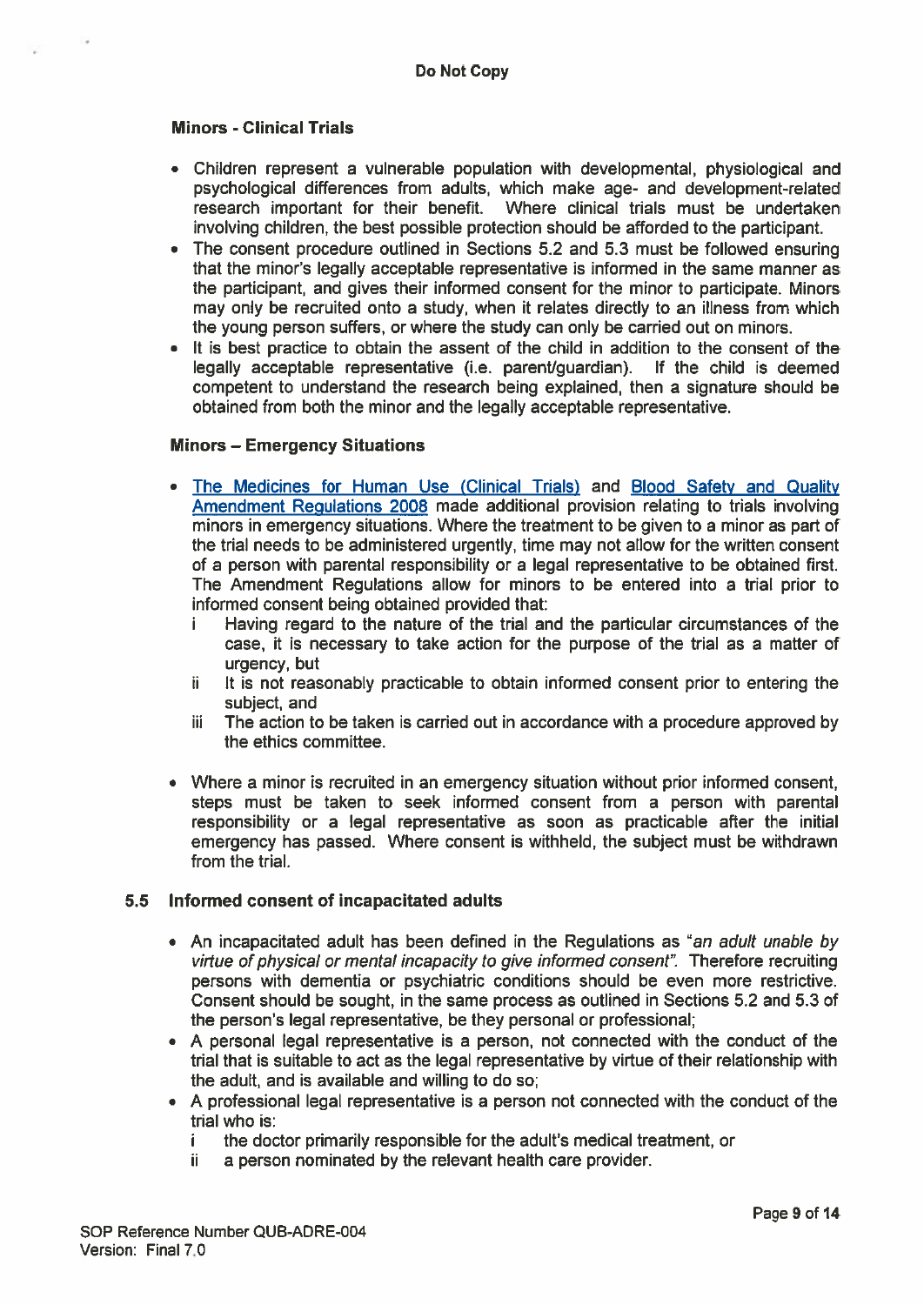A professional legal representative may be approached if no suitable personal legal representative is available.

- Adults incapable of giving informed consent may be recruited onto <sup>a</sup> study where:
	- i There are grounds to expec<sup>t</sup> that administering the trial drug will produce <sup>a</sup> benefit to the subject outweighing the risks;
	- $ii$  The clinical trial is essential to validate trial data, and
	- iii The clinical trial relates directly to a life-threatening, debilitating clinical condition from which the subject suffers.
- • The participant must receive information according to his/her capacity of understanding regarding the trial, its risks and its benefits. However, the decision on whether to consent to (or refuse) participation in <sup>a</sup> study must be taken by <sup>a</sup> legal representative;
- The participant's representative must have the objectives, risk, inconveniences/discomforts and associated conditions for the study explained to them. The representative must be informed of their rights to withdraw the participant at any time, resulting in no detriment to the care or treatment for the subject. They must then give informed consent on behalf of the subject.

#### Incapacitated Adults - Emergency Situations

- • The Medicines for Human Use (Clinical Trials) (Amendment No. 2) Regulations 2006 made additional provision relating to trials involving incapacitated adults in emergency situations. Where the treatment to be given to an incapacitated adult as par<sup>t</sup> of the trial needs to be administered urgently, time may not allow for the written consent of <sup>a</sup> person with legal representative to be obtained first. The amendment allows incapacitated adults to be entered into <sup>a</sup> trial prior to informed consent being obtained from <sup>a</sup> legal representative provided that: Do Not Copy<br>
Do Not Copy<br>
The processional legal representative may be approached if no suitable personal legal<br>
Adults incepable of glving informed consent may be recruited onto a study where:<br>
iThere are grounds to expec
	- i Having regard to the nature of the trial and the particular circumstances of the case, it is necessary to take action for the purpose of the trial as <sup>a</sup> matter of urgency, but
	- ii It is not reasonably practicable to obtain informed consent prior to entering the subject, and
	- $i$  The action to be taken is carried out in accordance with a procedure approved by the ethics committee.
- • Where an incapacitated adult is recruited in an emergency situation without prior informed consent, steps must be taken to seek informed consent from the subject (if capacity has been recovered) or from <sup>a</sup> legal representative as soon as practicable after the initial emergency has passed. Where consent is withheld, the subject must be withdrawn from the trial.

#### Medical Devices

- Consent for studies of medical devices which are not covered by the Clinical Trials Regulations, 2004, will require consent to be obtained in line with the legal requirements for obtaining consent in patients without capacity in England and Wales (Mental Capacity Act 2005), and in Scotland (Adults With Incapacity (Scotland) Act 2000). Consent processes in Northern Ireland follow common law.
- • In England/Wales/NI consent must be taken from <sup>a</sup> Personal Consultee prior to inclusion or randomisation. A trained authorised staff member/researcher must provide them with <sup>a</sup> Personal Consultee Information Sheet. In the event that <sup>a</sup> Personal Consultee is not available to provide consent, then an independent doctor not involved with the patient's care may be consulted and informed about the trial by an authorised staff member/researcher and given <sup>a</sup> copy of the Information Sheet. If the independent doctor agrees, the authorised staff member/researcher may recruit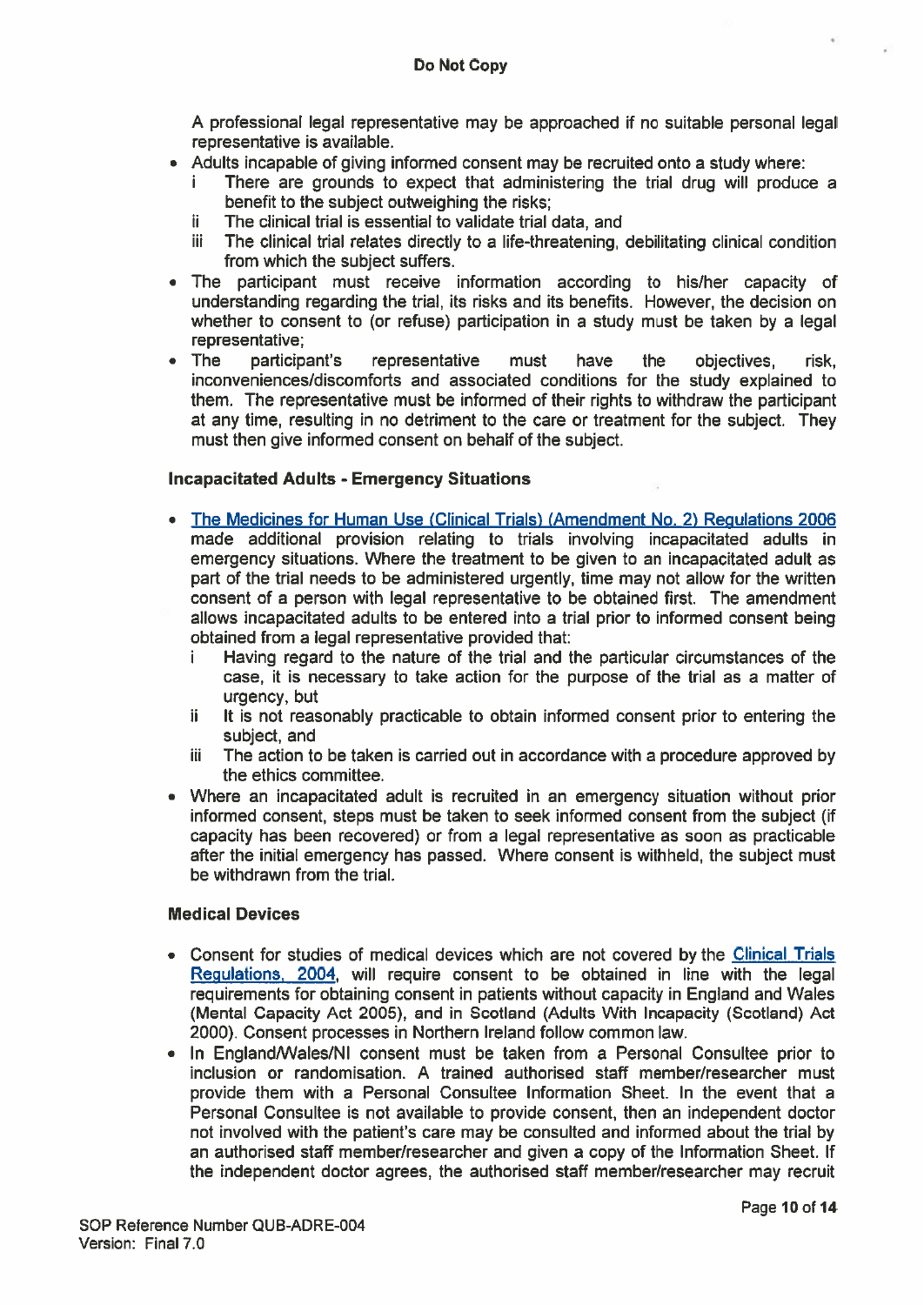the patient into the trial. In the event that <sup>a</sup> patient is randomised in the study via an independent doctor, the Personal Consultee must be informed at the earliest opportunity and consent to continue will be sought.

#### 5.6 HT Act, enduring consent and consent exceptions

The HT Act permits the seeking of enduring and generic consent to facilitate the use of human tissue in future research. Where possible the participant information sheet should inform the participant of the likely nature of the future research (eg disease states to be studied or genetic analysis) and if the tissue could be shared with other collaborators or commercial partners (within the UK and abroad). The participant should also be informed if the tissue samples will be annoymised and that any future research will be subject to ethical approval. Where enduring consent has been obtained ethical approval for future research projects may be sought from School Research Ethics Committees if appropriate. Consent forms providing enduring and generic consent must be retained for the same duration as the human tissue samples are stored under the HTA licence.

There are exceptions to consent requirements under the HT Act. Consent for research is not required if:

- $\bullet~$  The material is an 'existing holding' (ie collected prior to the 1st September 2006):
- The material is imported;
- The material is from <sup>a</sup> living person and the researcher is unable to identify the person and the specific research project is approved by <sup>a</sup> recognised REC (ie ORECNI or the equivalent statutory REC). University RECs are not considered to be recognised RECs for this purpose.

It should be noted although consent is not required for imported material, mechanisms must be in place to provide assurance that the tissue has been obtained with valid consent.

Research involving the use of previously collected tissue (or information) from which individual pas<sup>t</sup> or presen<sup>t</sup> NHS/HSC users could be identified must be approved by <sup>a</sup> recognised REC.

#### 6. References

International Conference on Harmonisation (ICH) Harmonisation Tripartite Guideline: Guideline for Good Clinical Practice E6 (Ri) (last accessed October 2014): http://www.ich.org/products/guidelines/efflcacy/article/efficacy-guidelines.html

HRA; Clinical Trials Regulations — informed consent v, 301-05-08 hftp://www.hra.nhs.uk/documents/201 3/09/informed-consent-in-ctimps.pdf

Declaration of Helsinki, 1996 (last accessed October 2014) http://www.wma.net/en/30publications/10policies/b3/

The Medicines for Human Use (Clinical Trials) (Amendment No. 2) Regulations 2006 The Medicines for Human Use (Clinical Trials) (Amendment No. 2) Regulations 2006

Human Tissue Authority Code of Practice 1 Consent and Code of Practice 9 Research http://www.hta.gov.ukl (last accessed October 2014)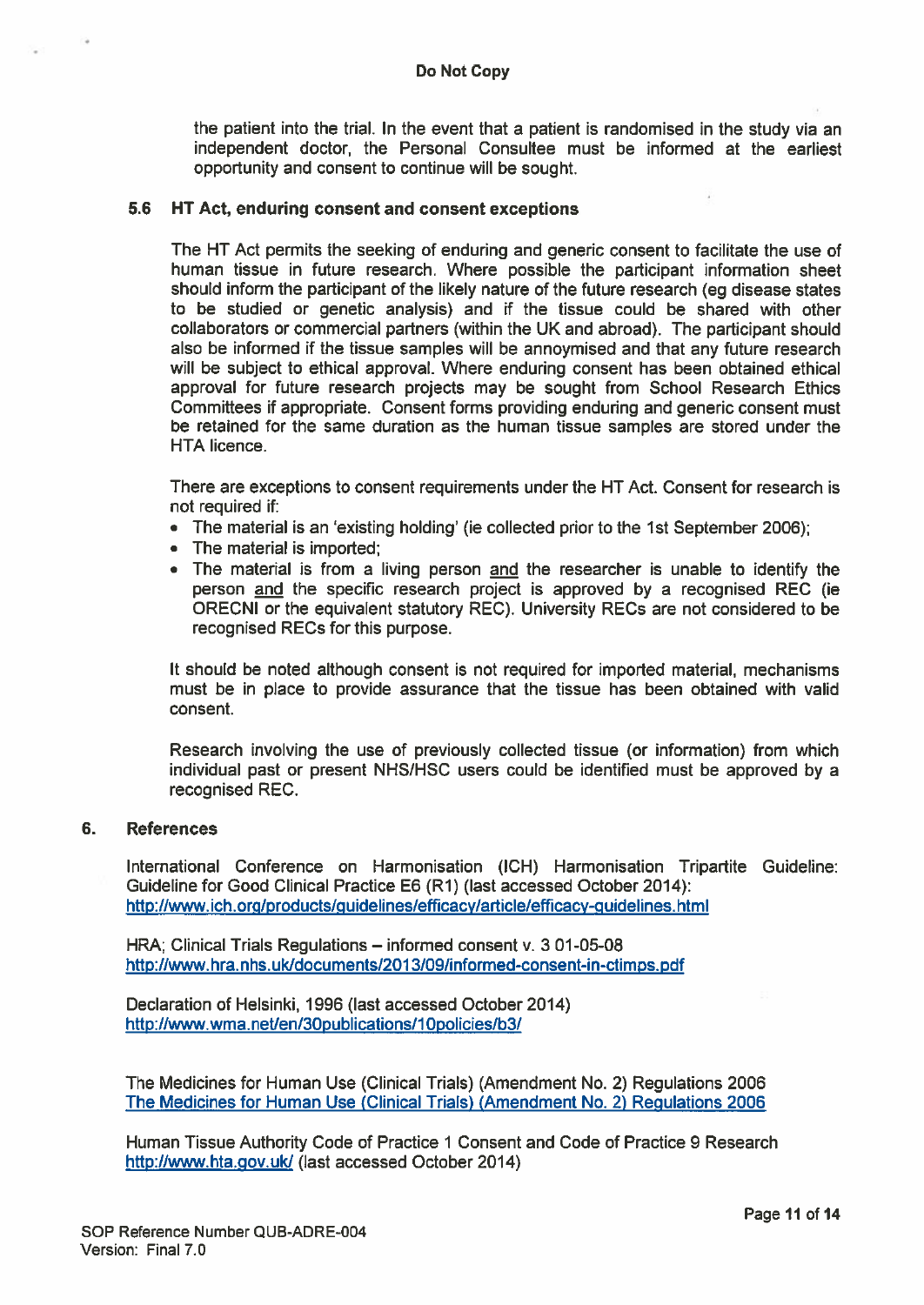## 7. Appendix

#### Appendix 1 - Consent Form Template

(Consent forms may vary according to the nature of the study. The template consent form is suitable for most studies but may require alteration. Text in red or within square brackets indicates wording that should be included if appropriate for the study).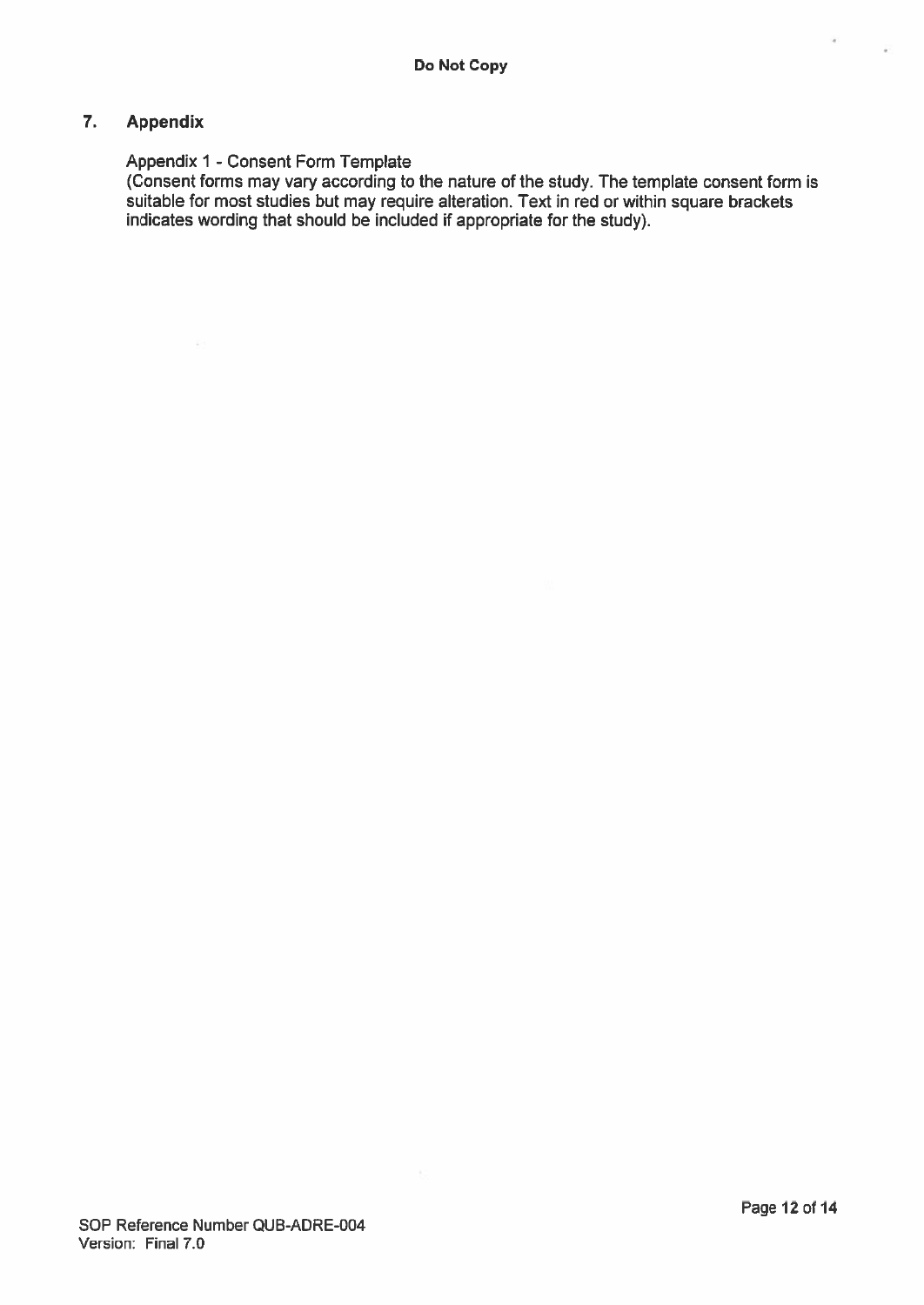Do Not Copy

QUB-ADRE-004 Appendix I

# CONFIDENTIAL



Queen's University<br>Belfast<br>Belfast

# Participant Identification Number:

| Title of Project:          |  |
|----------------------------|--|
| <b>Chief Investigator:</b> |  |
| <b>Study Number:</b>       |  |
|                            |  |

#### Please initial box

- I confirm that I have read, or had read to me, and understand the information sheet dated dd/mm/yyyy, version xx for the above study. I have had the opportunity to ask questions and these have been answered fully.
- 2. I understand that my participation is voluntary and I am free to withdraw at any time, without giving any reason and without my legal rights [or medical care ] being affected.
- 3. I understand the study is being conducted by researchers from Queen's University Belfast and that my personal information will be held securely on University [or Trust] premises and handled in accordance with the provisions of the Data Protection Act 1998.
- 4. <sup>I</sup> understand that data collected as par<sup>t</sup> of this study [and relevant sections of my medical records] may be looked at by authorized individuals from Queen's University Belfast [and] regulatory authorities [or NHS/HSC Trust] where it is relevant to my taking par<sup>t</sup> in this research. I give permission for these individuals to have access to this information.
- 5. I agree to take par<sup>t</sup> in the above study.
- X. I agree to my GP being informed of my participation in the study [and to my GP/Consultant being informed of any abnormal test results].
- X. I understand that the information I provide may be published as <sup>a</sup> report. Confidentiality and anonymity will be maintained and it will not be possible to identify me from any publications.
- X. I understand that this study is confidential but there are limits to this confidentiality. Revelations that are criminal [or in clear breach of good medical practice] may require confidentiality to be broken by the researchers.



| $\mathcal{L}^{\text{max}}_{\text{max}}$ and $\mathcal{L}^{\text{max}}_{\text{max}}$ and $\mathcal{L}^{\text{max}}_{\text{max}}$ and $\mathcal{L}^{\text{max}}_{\text{max}}$ |  |  |
|-----------------------------------------------------------------------------------------------------------------------------------------------------------------------------|--|--|
|                                                                                                                                                                             |  |  |
|                                                                                                                                                                             |  |  |
|                                                                                                                                                                             |  |  |



| ٠                      | $\ddot{\phantom{0}}$ |  |
|------------------------|----------------------|--|
|                        |                      |  |
|                        |                      |  |
|                        |                      |  |
|                        |                      |  |
| <b>Service Service</b> |                      |  |